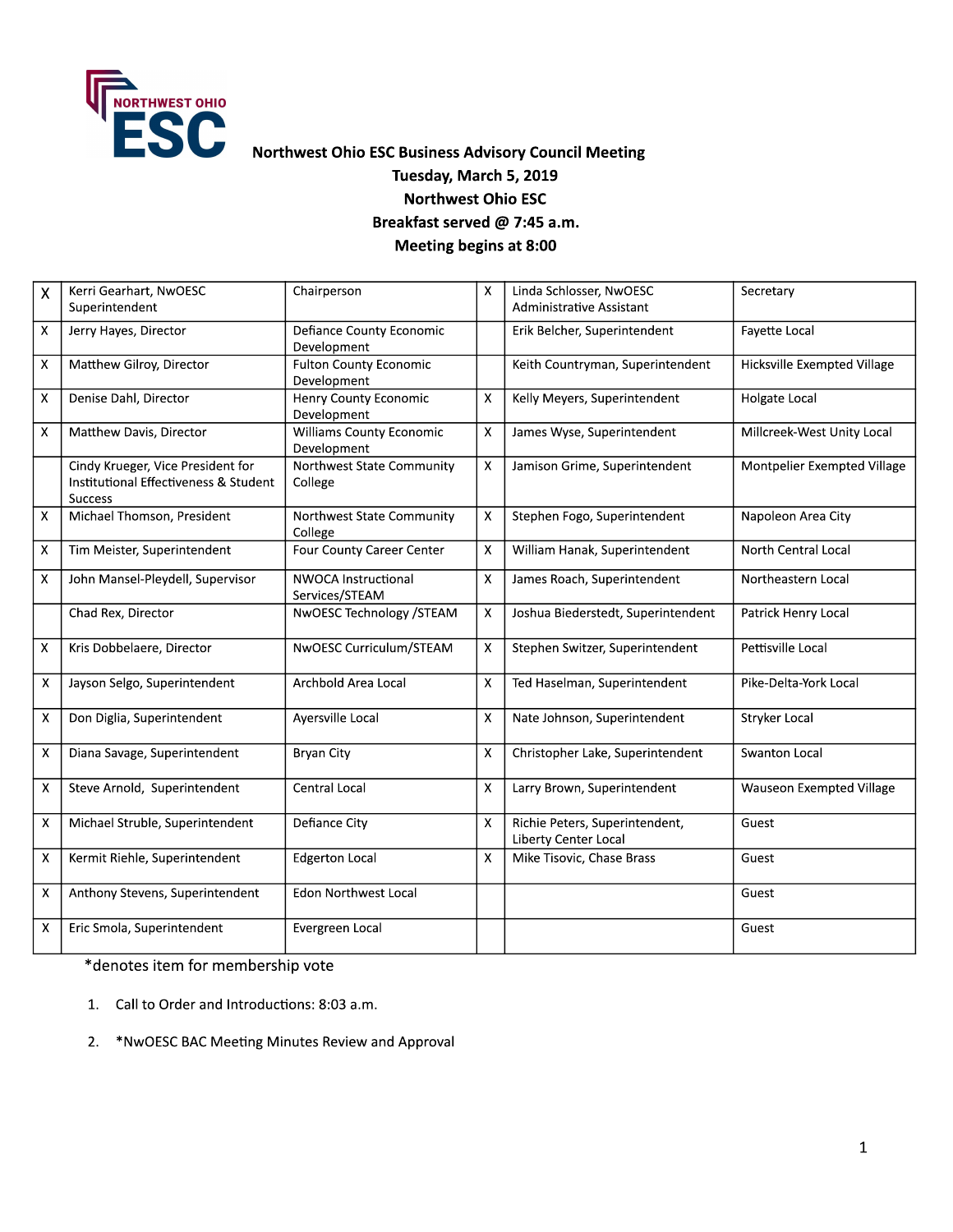a. A motion to approve the minutes of the NWOESC Business Advisory Council meeting held on December 4

2018 was made by William Hanak and second by James Roach. Motion passed.

- 3. Business/Education Spotlight:
	- a. Mike Tisović, Chase Brass (as arranged by Matt Davis)
- A motion to approve the minutes of the NwOESC Business Advisory Council meeting held on December 4,<br>2018 was made by William Hanak and second by James Roach. Motion passed.<br>/Education Spotlight:<br>Wike Tisovic, Chase Brass ( -Mr. Tisovic shared information about Chase Brass; in business for 54 years, over 330 employees, operate 24/7, produce brass rod and bar, largest mill in NW America, and contributes 3 million to local economy. Mr. Tisovic share a PowerPoint presentation addressing needs and challenges in the workforce today. Priority skills for Chase Brass include Math, Critical Thinking, and Problem Solving. Chase Brass has implemented an apprenticeship program to help identify talent and ensure a strong workforce given the shortage of skilled workers. Mr. Tisovic indicated that Chase Brass needs schools to support Science Fairs prior to MS to focus on problem solving; promote unstructured learning opportunities for students to explore without risk; support job shadowing experiences; put academics first by marketing/celebrating them; provide STEM co and extracurricular opportunities; promote robotics groups/clubs. Mr. Tisovic is very involved personally in FIRST Robotics. If any school personnel is interested in a tour or learning more, contact him.
- 4. Old Business none
- 5. New Business:

a. BAC Annual Plan (due March 1, 2019) -uploaded to ODE; available on NwOESC website

b. Update from Priorities Workgroup

-Members met in February to discuss priorities. ODE's executive summary, attributes of a graduate, and the BAC Member Survey were reviewed. With a focus in fostering collaboration and publicizing/communicating information; the group had preliminary discussion on the need for an education business liaison. This position/person would work to connect students to career paths including local opportunities; assist in aligning local business wants/needs to guided pathways for students; share defined opportunities including wages and steps to achieve; provide parent and student education; develop collaborative linkages/partnerships; and focus initially on manufacturing. More work needs to be done on liaison position development and funding; political advocacy; local campaign (i.e. "Go Local"); and addressing the skills gap through curriculum and training initiative (i.e. Skills boot Camp).

c. Volunteer needed to arrange/provide Spotlight on Business/Education for Tuesday, June 4, 2019 meeting -Denise Dahl volunteered

## 6. Council Discussions/Recommendations: (part of annual plan reporting)

- a. Needed employment skills and curriculum development:
- b. Your perspective on economic and job market changes and the types of employment in which future jobs are most likely to be available in our region:
- c. Strategies for developing/strengthening working relationships among businesses, labor organizations and educational personnel:
- d. Other: Steve Arnold discussed the Soft Skills Curriculum he started working on while at Allen Co. ESC to give to 'life skills' classroom teachers for creation of lesson plans. gthening working relationships among businesses, labor organizations and<br>
the Soft Skills Curriculum he started working on while at Allen Co. ESC to give to<br>
or creation of lesson plans.<br>
and Business Collaboration Efforts
- 7. Information Sharing related to Education and Business Collaboration Efforts:
	- a. Defiance County Economic Development Director (Jerry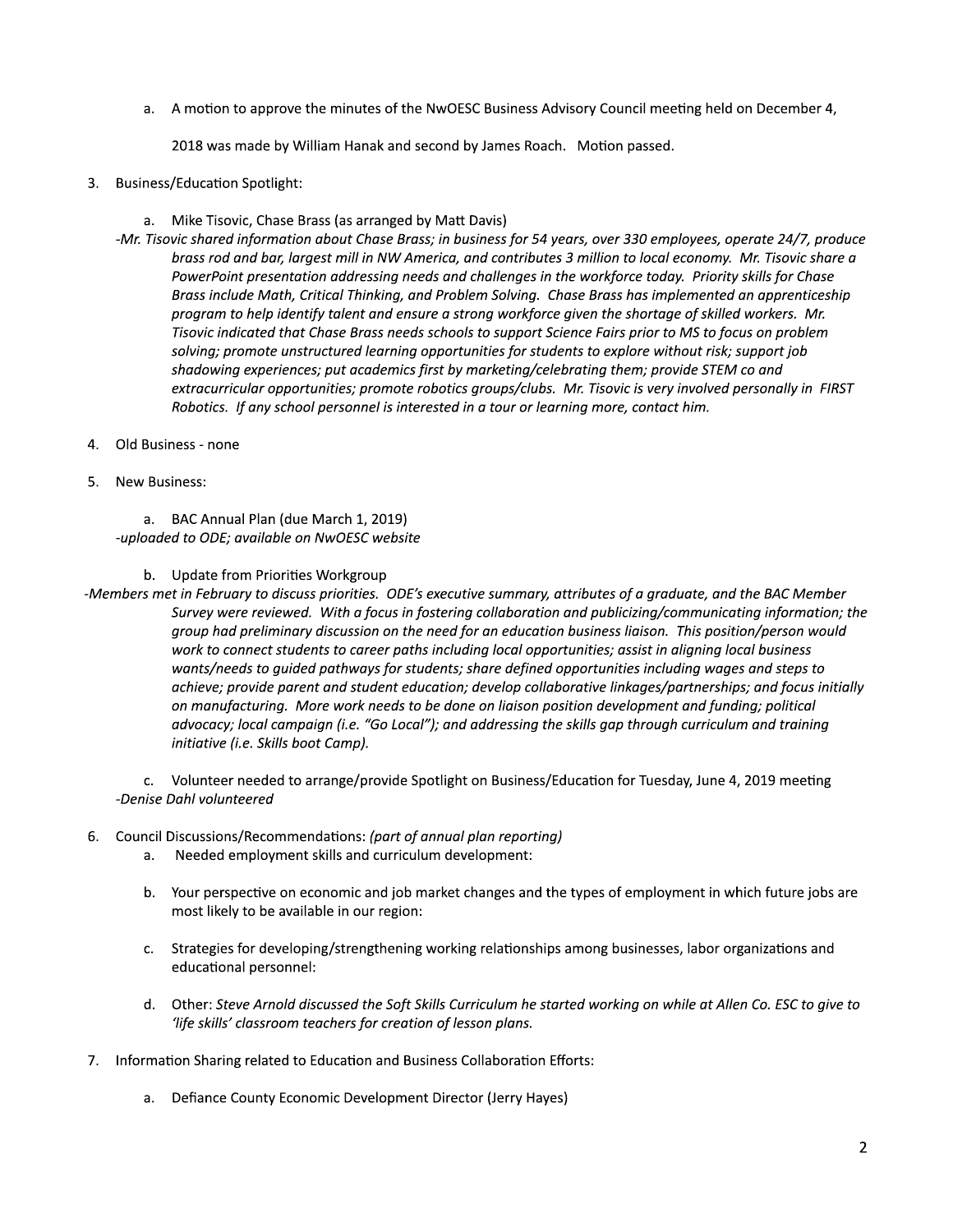- -Carla Hinkle, Workforce Development Manager, conducted a Job Fair and Interview session at Hicksville Schools with area employers
- -Defiance College and Credit Adjustments working on skill sets for employment, including soft skills and finance.
	- b. Fulton County Economic Development Director (Matt Gilroy)

-Fulton County Career Exploration Day included over 300 area high school students. The day included information as well as mock interviews with several local companies and senior students.

- -"Amazing Shake Competition" took place at Swanton MS, with Matt Gilroy serving as one of the judges.
- -Larry Brown attended the Northwest Regional Development meeting in December and shared about graduation requirements.

-Matt encouraged members to use the council as a conduit to communicate with businesses and advocate legislatively -Will share with the group the finding from The Toledo Chamber of Commerce (Toledo MSA) study regarding gaps in employee skills and available jobs. Two examples are machinists and mechanical engineers.

- c. Henry County Economic Development Director (Denise Dahl)
- -Denise shared the importance of robotics and debate as critical to help shape students beyond high school -Has been collaborating with NSCC and Patrick Henry school administration on addressing parent engagement and in demand jobs.
- -Community Improvement Corporation (CIC) would like to see stronger partnering with schools and parents.
- d. Williams County Economic Development Director (Matt Davis)
- -Sunshine Fox is now in new position with Williams County Ohio Means Jobs.
- -'Impact 419' is promoting small group (3 or 4 participants) factory tours.

-Matt is meeting with businesses to help determine specifically how businesses are willing to partner with schools.

e. Northwest State Community College (Dr. Thomson)

- -Reiterated that businesses are losing people through mass retirements and not being able to find qualified replacements
- -Over  $\frac{1}{2}$  of good jobs do not requirement further education be unashamed to follow these paths.
- -NSCC is working with Bryan Hospital and Harvard Medical School to provide an Opioid Addiction Seminar open to the public April 12<sup>th</sup> and 13<sup>th</sup> at NSCC
- -NSCC has Agribusiness and Agronomy programs available. Tours and information are available i.e. Fulton and Defiance County Fairgrounds this spring.
	- f. Four County Career Center (Tim Meister)

-Guided Job Fair with 65 businesses.

-Will be working with Defiance County schools on signing day with employers - to expand to include all four counties the next year.

-hosting legislative forum the end of April

g. STEAM (Kris Dobbelaere and John Mansell-Pleydell)

- -Shared that every effort is made to integrate all skills discussed by Mike Tisovic into professional development offerings.
- -60 Minutes recently featured Code.Org; an organization that promotes technology skills (NwOESC hosted 4 sessions this year)

-May 13<sup>th</sup> 'STEAM Coalition Showcase' - offer to present and/or attend

- -NwOESC and NWOCA recently invested \$14,000 toward the purchase of robots (Ozbots, Spheros, LEGO WeDo, etc.) for use by area schools. The materials will also be used at NwOESC Summer Honors Academy
	- h. School Districts -
- -Steve Fogo discussed the creation of "pre-engineering" courses; Automatic Feed/NSCC collaboration; and eSports initiative, which includes Drone Racing

-Steve Arnold mentioned that the LEGO presentation done recently with NWOCA was great for the CL students